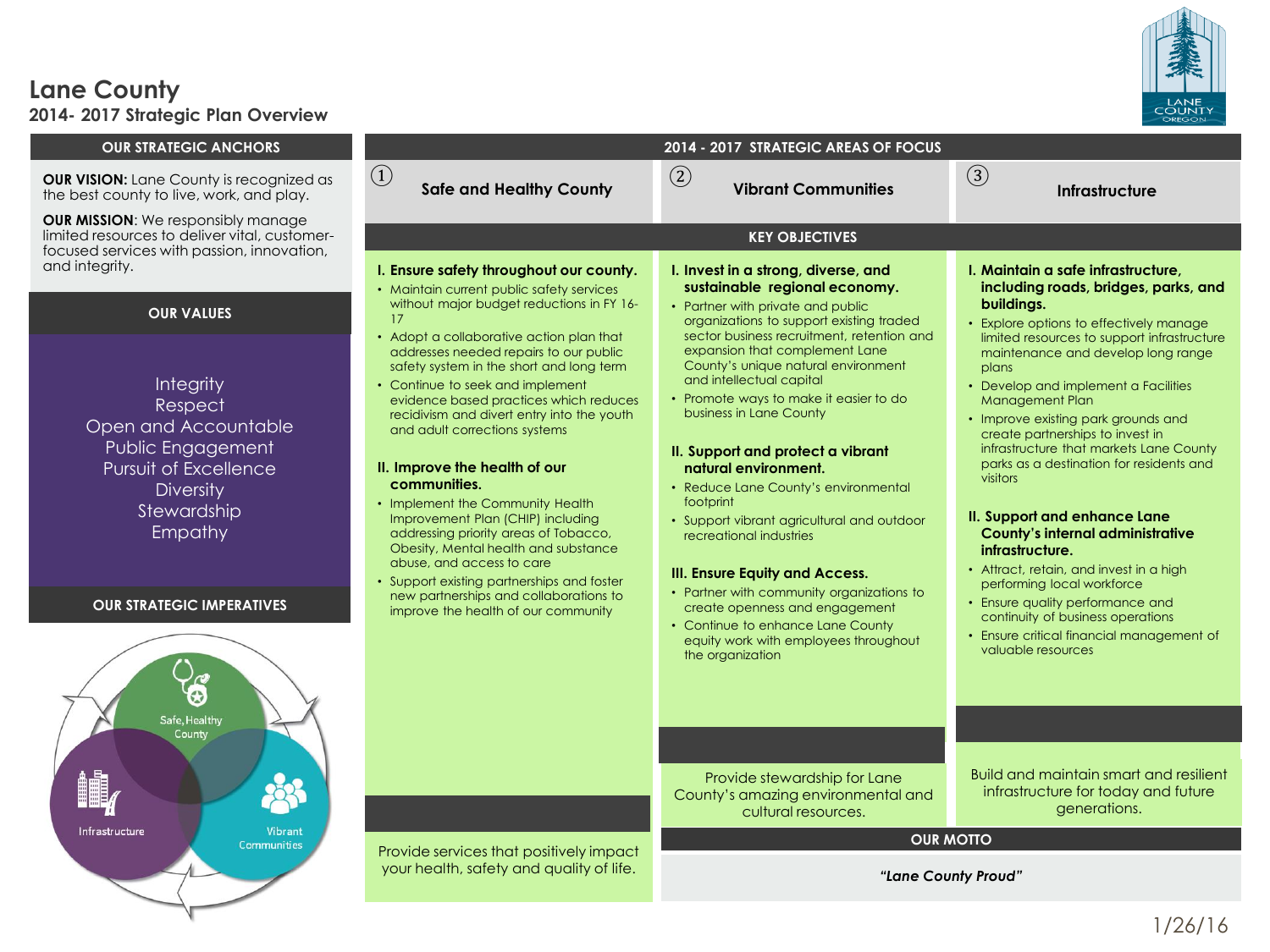## LANE COUNTY 2014-2017 ANNUAL STRATEGIC PLAN REVIEW AND WORK SESSIONDecember 7, 2016



#### STEVE MOKROHISKY COUNTY ADMINISTRATOR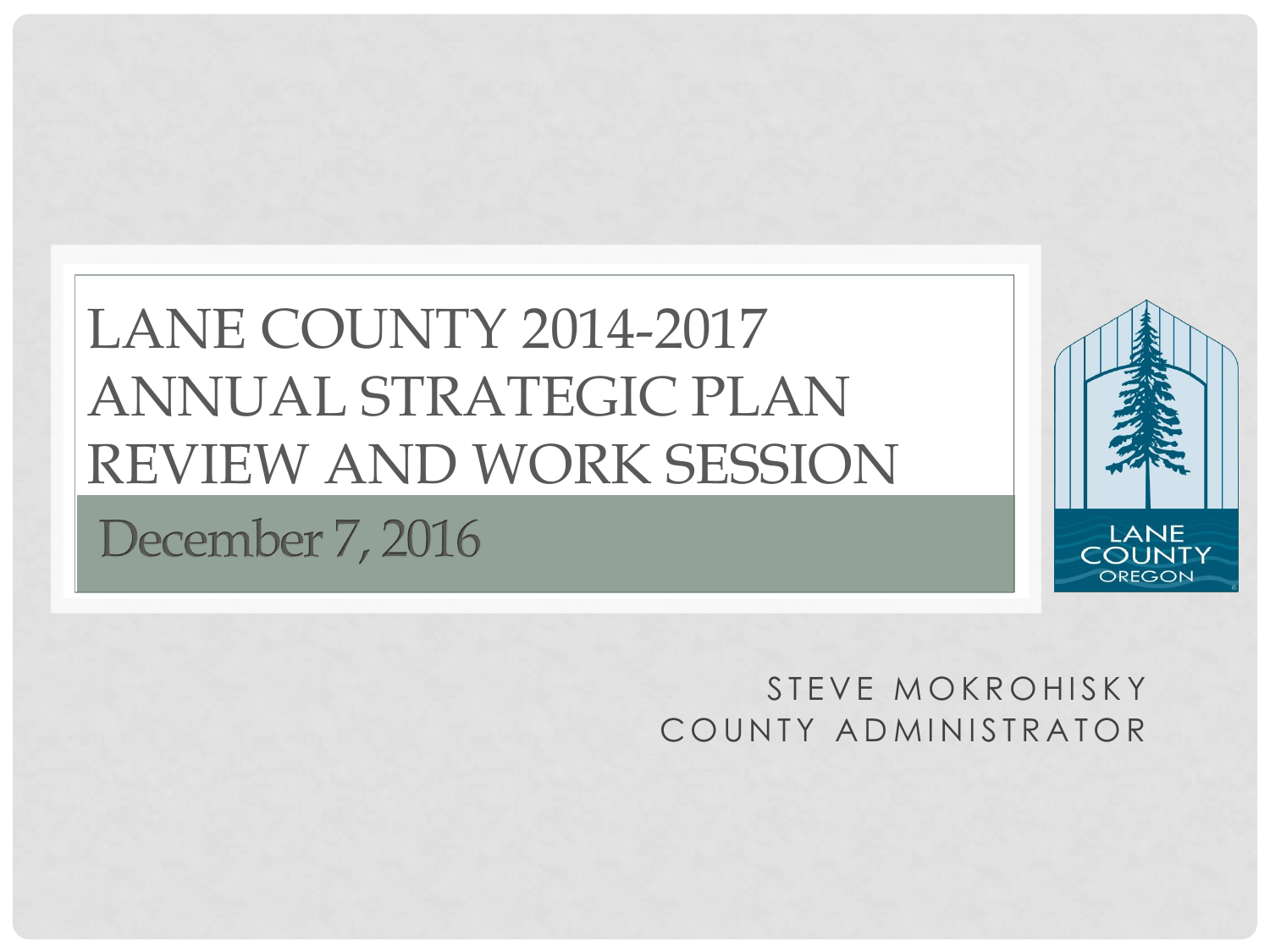# PLAN OVERVIEW

- 3 priorities, 7 objectives, 64 action items
- Safe and Healthy County, Vibrant Communities and **Infrastructure**
- Action items under each objective:
	- 1.1 Ensure Safety Throughout Our County 12
	- 1.2 Improve the Health of Our Communities 11
	- 2.1 Invest in a Strong, Diverse and Sustainable Regional Economy 9
	- 2.2 Support and Protect a Vibrant Natural Environment 6
	- 2.3 Ensure Equity and Access 6
	- 3.1 Maintain Safe Infrastructure, Including County Roads, Bridges, Parks and Buildings - 8
	- 3.2 Support and Enhance Lane County's Internal Administrative Infrastructure - 12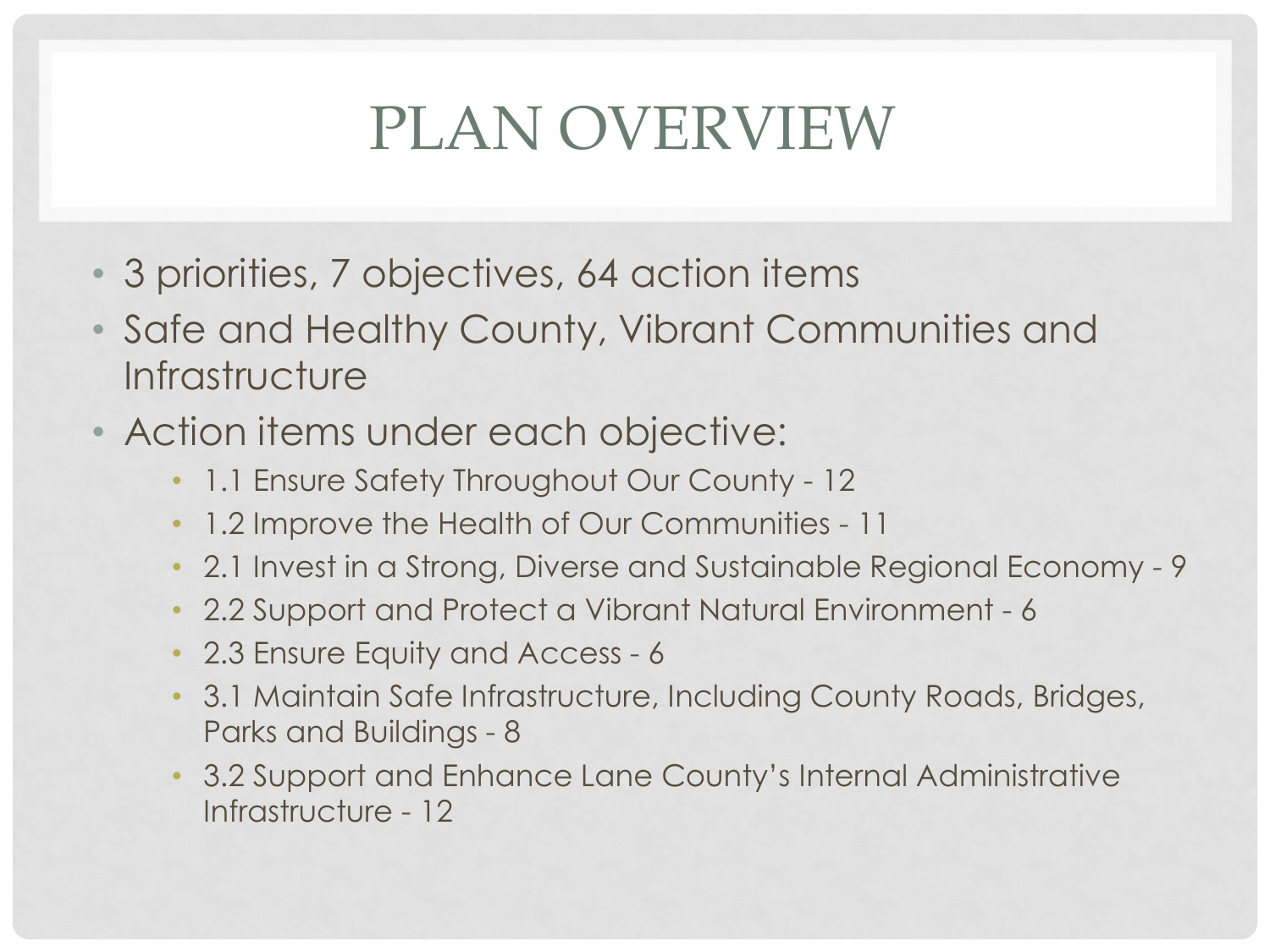# PROGRESS TO DATE

- November 4, 2014 Adopted Lane County Strategic Plan
- One-Pager
- Quarterly Reports, Department One-Pagers
- 1st Year Accomplished 18 action items
- Work Session December 8, 2015
	- Added 32 action items for a total of 64 action items
- Identified Leads
- Website Updated One Pager, Completed Goals List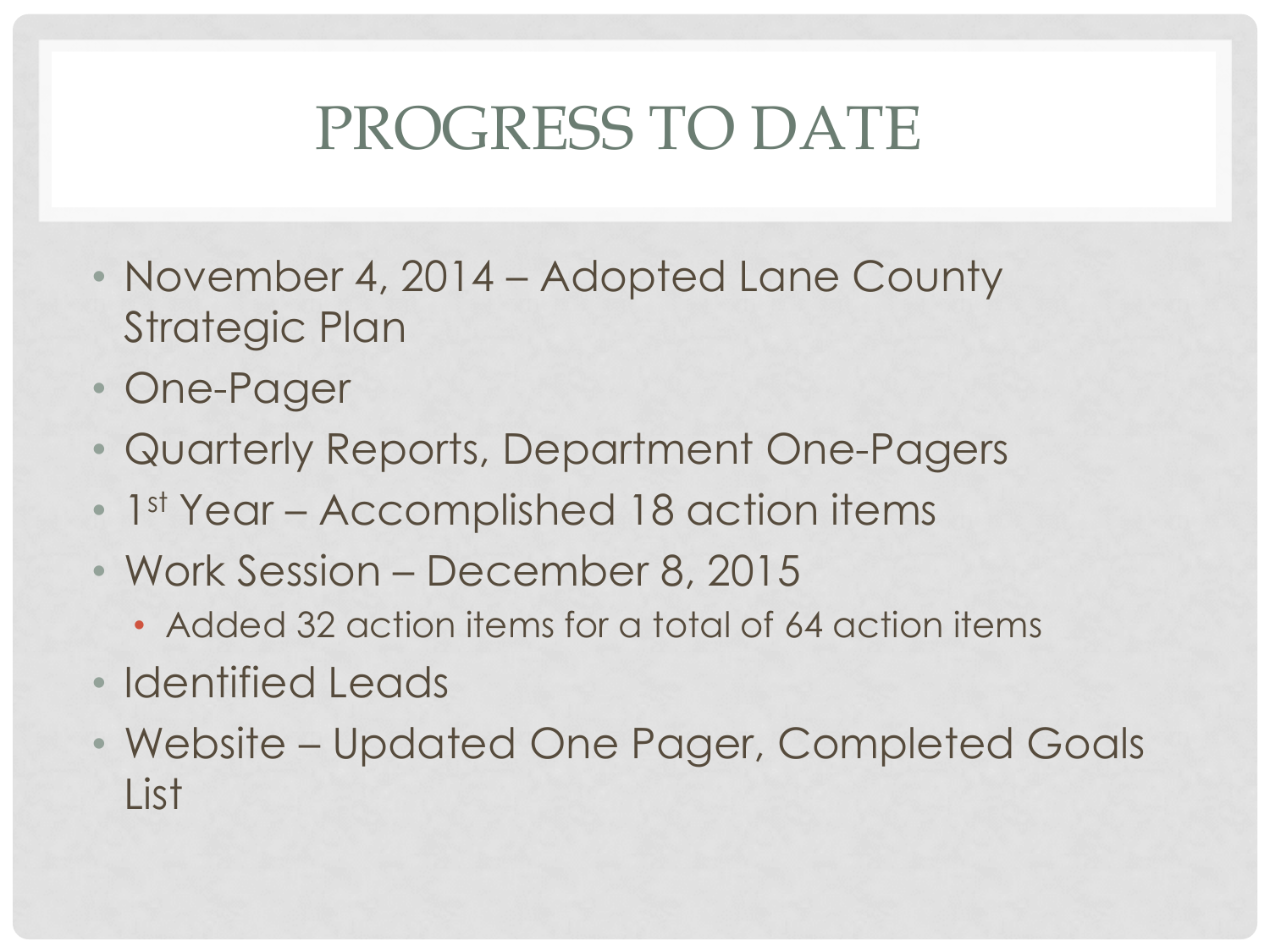## ACCOMPLISHMENTS

• 13 action items completed in 2<sup>nd</sup> year (Jan 2016 – December 2016)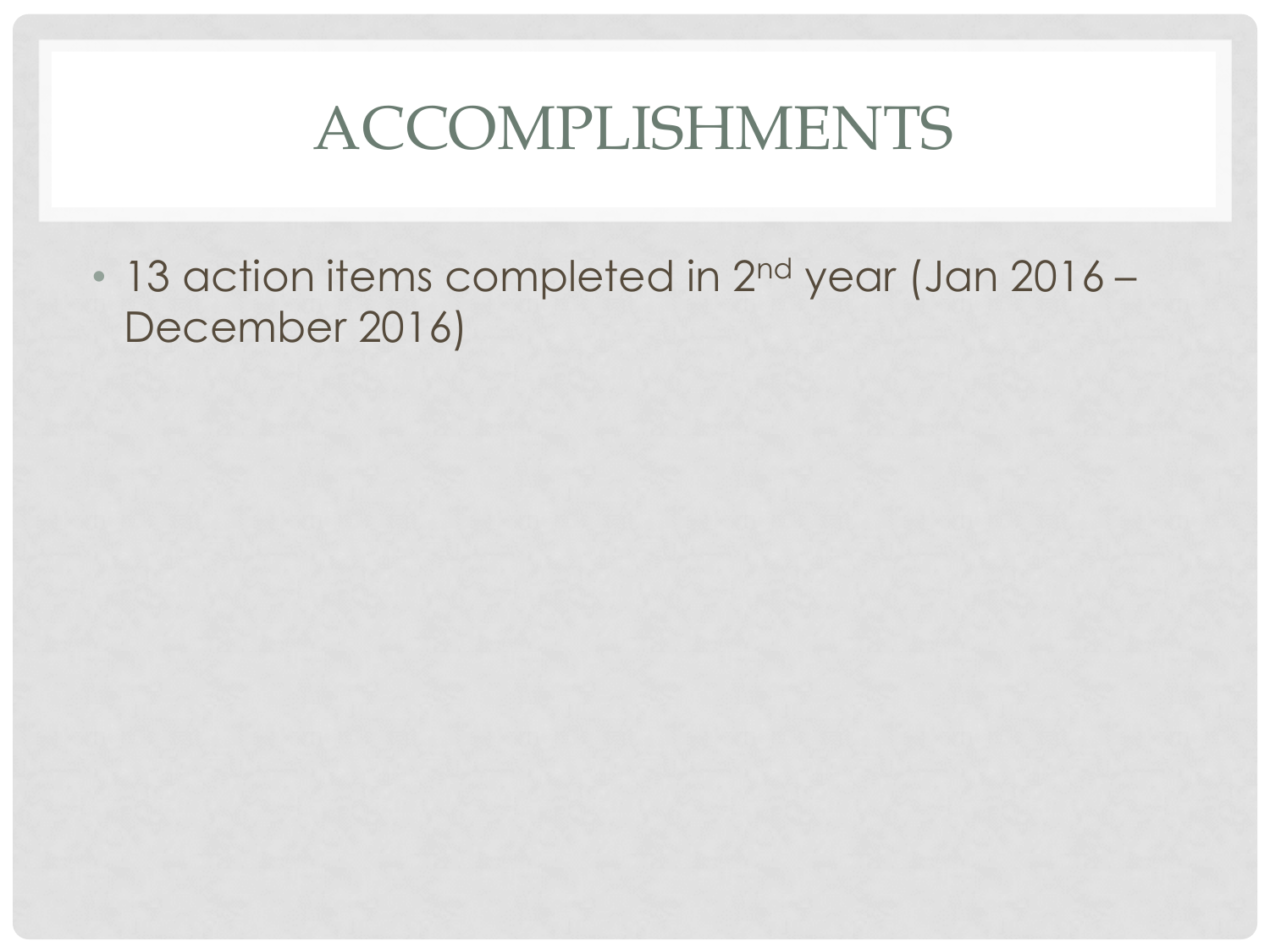## ADJUSTMENTS AND NEW ITEMS

- Staff recommends the adjusting of 12 action items
- Staff recommends the addition of 19 action items (plus any additional CHIP priorities)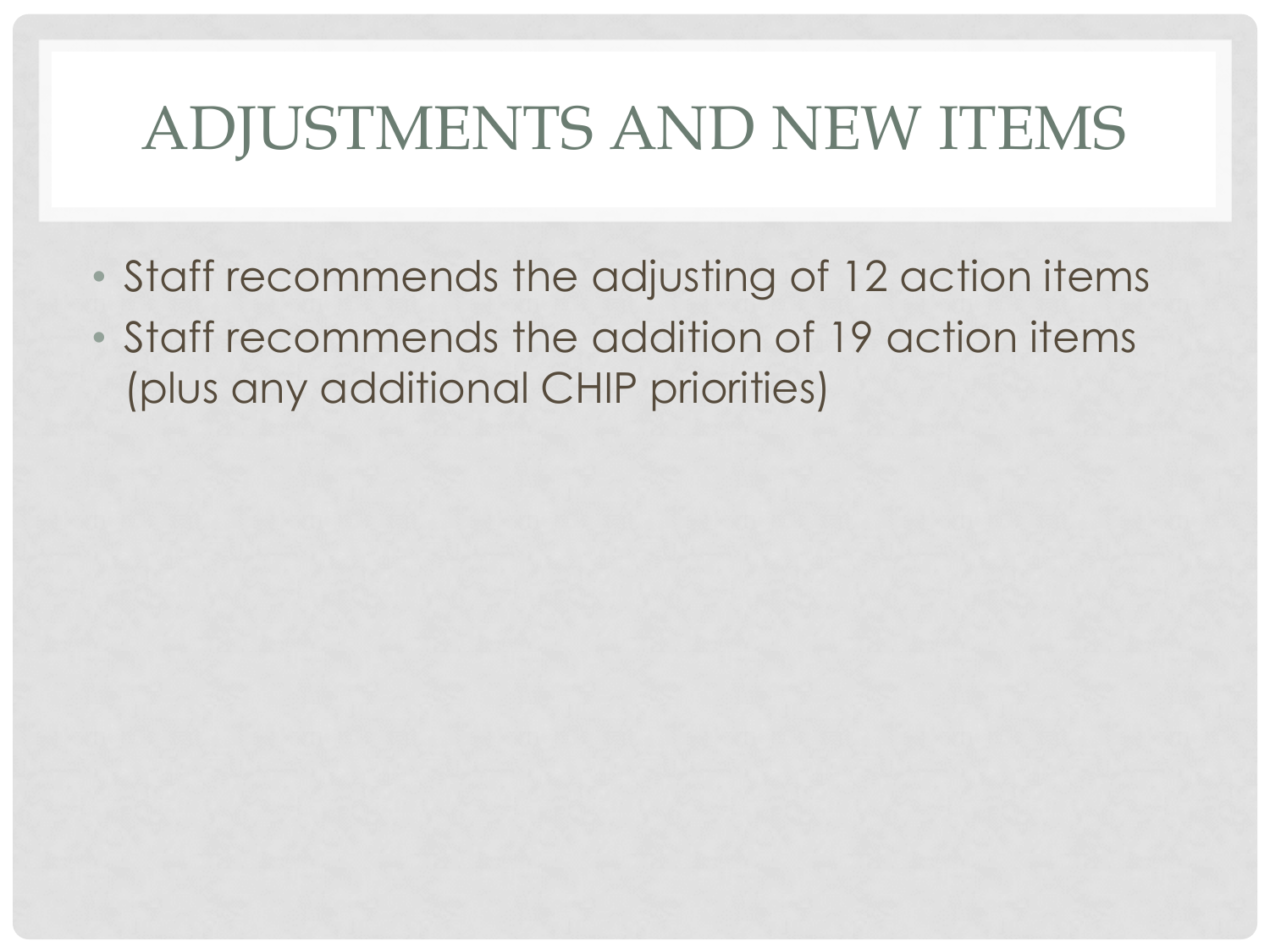#### Objective 1.1 Ensure safety throughout our county

|            | <b>Action Items</b>                                                                     | Progress                    | Lead     | <b>Status</b> |
|------------|-----------------------------------------------------------------------------------------|-----------------------------|----------|---------------|
|            | Develop a balanced budget for FY17-18 that maintains                                    |                             | Steve M. |               |
|            | critical services, including investments in the public safety                           |                             |          |               |
| <b>NEW</b> | system, while addressing long-term expense pressures                                    |                             |          |               |
|            | created by PERS, health insurance and other costs                                       |                             |          |               |
|            | Coordinate and advocate for Lane County's interests in                                  |                             |          |               |
|            | Salem and Washington, DC, seeking to secure state and                                   |                             |          |               |
| <b>NEW</b> | federal funding for the public safety and health systems,                               |                             |          |               |
|            | transporation infrastructure, and other critical public services                        |                             |          |               |
|            | 2 Continue to work with congressional delegates, and BLM on Final SRS payment           |                             | Alex C.  | Monitoring    |
|            | resource management plans for county resources including-                               | received. Western OR-       |          |               |
|            | potential future Secure Rural Schools (SRS) payments /forest RMP released in mid April. |                             |          |               |
|            | management policy work Prioritize federal forest policy as                              | Association of O&C          |          |               |
| <b>ADJ</b> | part of the United Front agenda. Closely monitor legislative,                           | Counties will be litigating |          |               |
|            | executive and judicial activity during 115th Congress.                                  | the BLM RMP.                |          |               |
|            | Continue work to expand use of cross laminated timber                                   |                             |          |               |
|            | (CLT). Evaluate advocacy investments.                                                   |                             |          |               |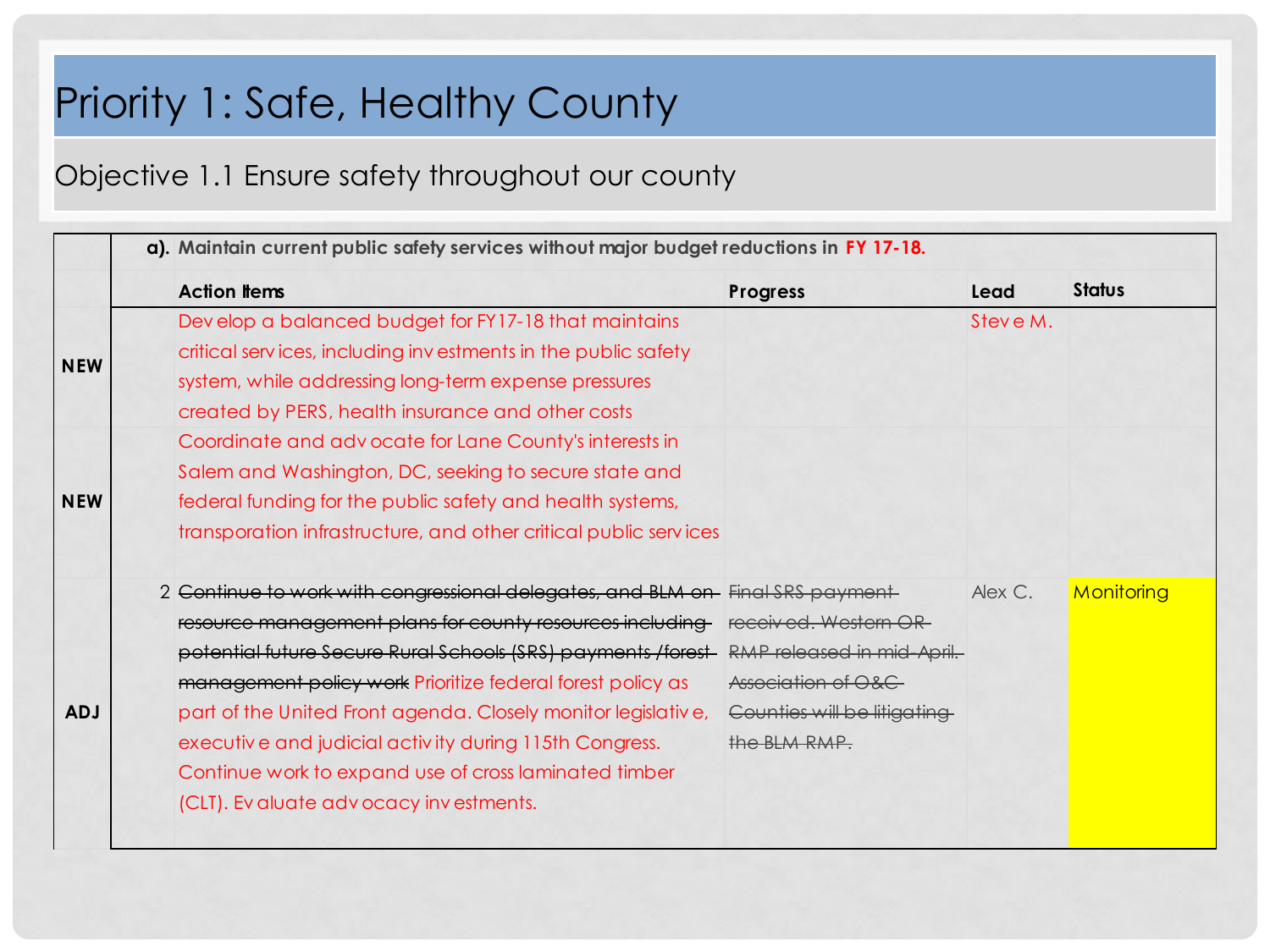#### Objective 1.1 Ensure safety throughout our county

|            | c). Continue to seek and implement evidence based practices which reduce recidivism and divert entry into the youth<br>and adult corrections systems |                                                                                                                                                                                                                                                                                                       |                                                                                                                                                                                                                                                                                                                                                                                                    |                     |               |
|------------|------------------------------------------------------------------------------------------------------------------------------------------------------|-------------------------------------------------------------------------------------------------------------------------------------------------------------------------------------------------------------------------------------------------------------------------------------------------------|----------------------------------------------------------------------------------------------------------------------------------------------------------------------------------------------------------------------------------------------------------------------------------------------------------------------------------------------------------------------------------------------------|---------------------|---------------|
|            | <b>Action Items</b>                                                                                                                                  |                                                                                                                                                                                                                                                                                                       | <b>Progress</b>                                                                                                                                                                                                                                                                                                                                                                                    | Lead                | <b>Status</b> |
| <b>ADJ</b> |                                                                                                                                                      | 5 Work with Association of Oregon Counties Mental Health-<br>programs to prepare legislative concepts to address public-<br>safety behavioral health intercept. Protect the mental<br>health authority of counties from detrimental policy<br>adjustments during the 2017 Oregon Legislative Assembly | Oregon drafts an "1115<br>waiver" request to US-<br><b>CMS to utilize Medicaid</b><br>resources for services<br>within this sector. Lane<br>County participation in<br>Aid and Assist pilot<br>program, implementation<br>of new Mental Health<br>Court, enhanced opioid<br>addiction services, and<br>expanded role of<br>behavioral health<br>specialists within Lane<br>County jail operations. | Alex C.             | Monitoring    |
| <b>ADJ</b> | and adult probation services.                                                                                                                        | 10 Implementation and sustainability of EPICS (effective<br>practices in community supervision) for both the juvenile-                                                                                                                                                                                | Youth Services has<br>completed the<br>implementation of EPICS.<br>Adult P&P is in process of<br>training staff and<br>supervisors.                                                                                                                                                                                                                                                                | Lisa N.<br>Donov an | On Target     |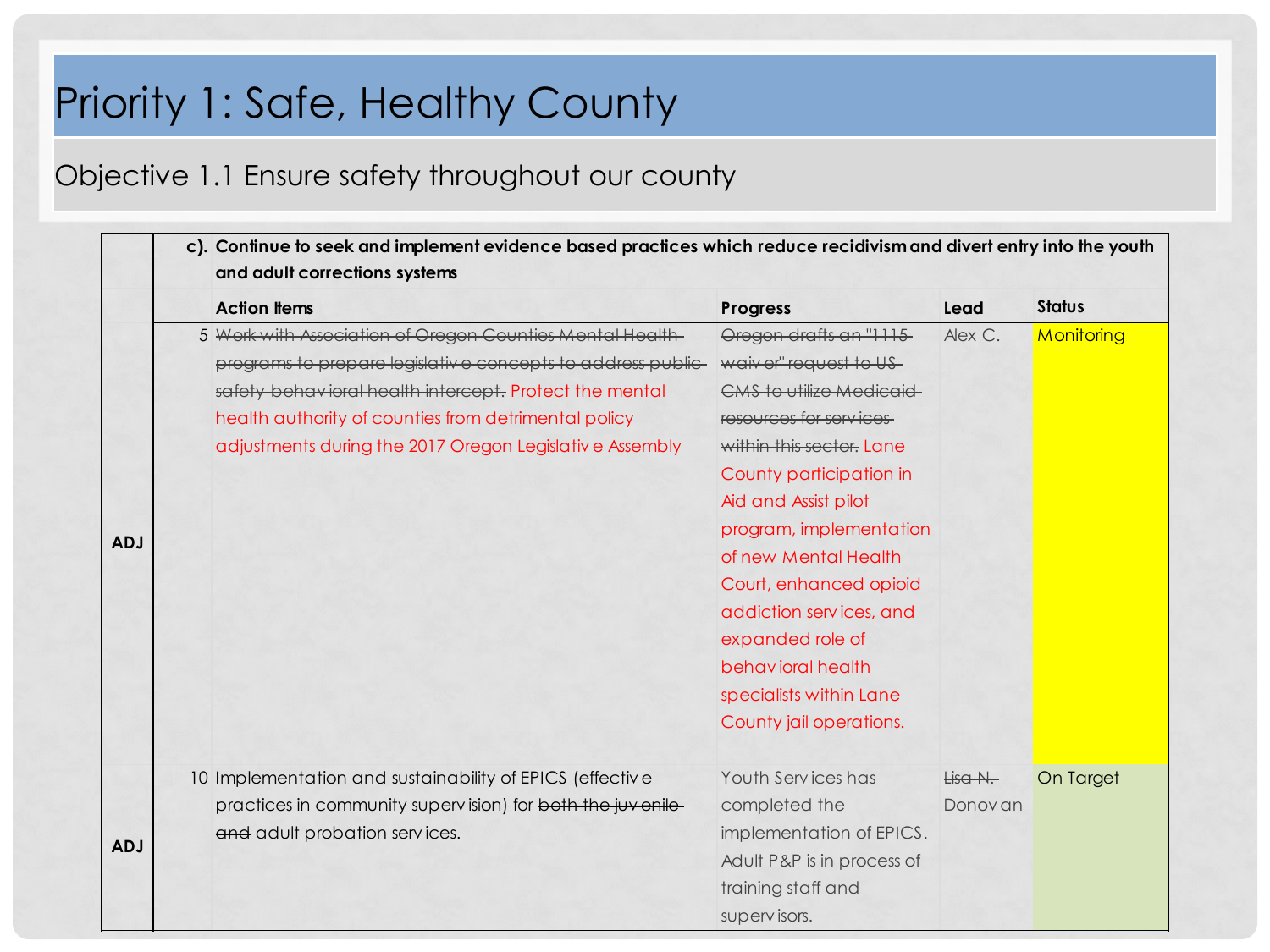Objective 1.1 Ensure safety throughout our county

| <b>NEW</b> | d). Continue progress on Transportation Planning and Engineering initiatives to address the safety of our Lane County<br>roads |                                |          |               |
|------------|--------------------------------------------------------------------------------------------------------------------------------|--------------------------------|----------|---------------|
|            | <b>Action Items</b>                                                                                                            | <b>Progress</b>                | Lead     | <b>Status</b> |
|            | Adopt a Transportation Safety Plan                                                                                             | <b>Transportation Advisory</b> | David R. |               |
| <b>NEW</b> |                                                                                                                                | Committee recommends           | Becky T. |               |
|            |                                                                                                                                | moving forward.                |          |               |
|            | 2 Assess ADA for right of way and County facility transitions and Team identified, intern to                                   |                                | David R. |               |
| <b>NEW</b> | create an ADA Transition Plan                                                                                                  | be hired for assessment        | Becky T. |               |
|            |                                                                                                                                | assistance.                    |          |               |
| <b>NEW</b> | 3 Create a Bike/Pedestrian Plan for Lane County (includes                                                                      |                                | David R. |               |
|            | safe routes to schools)                                                                                                        |                                | Becky T. |               |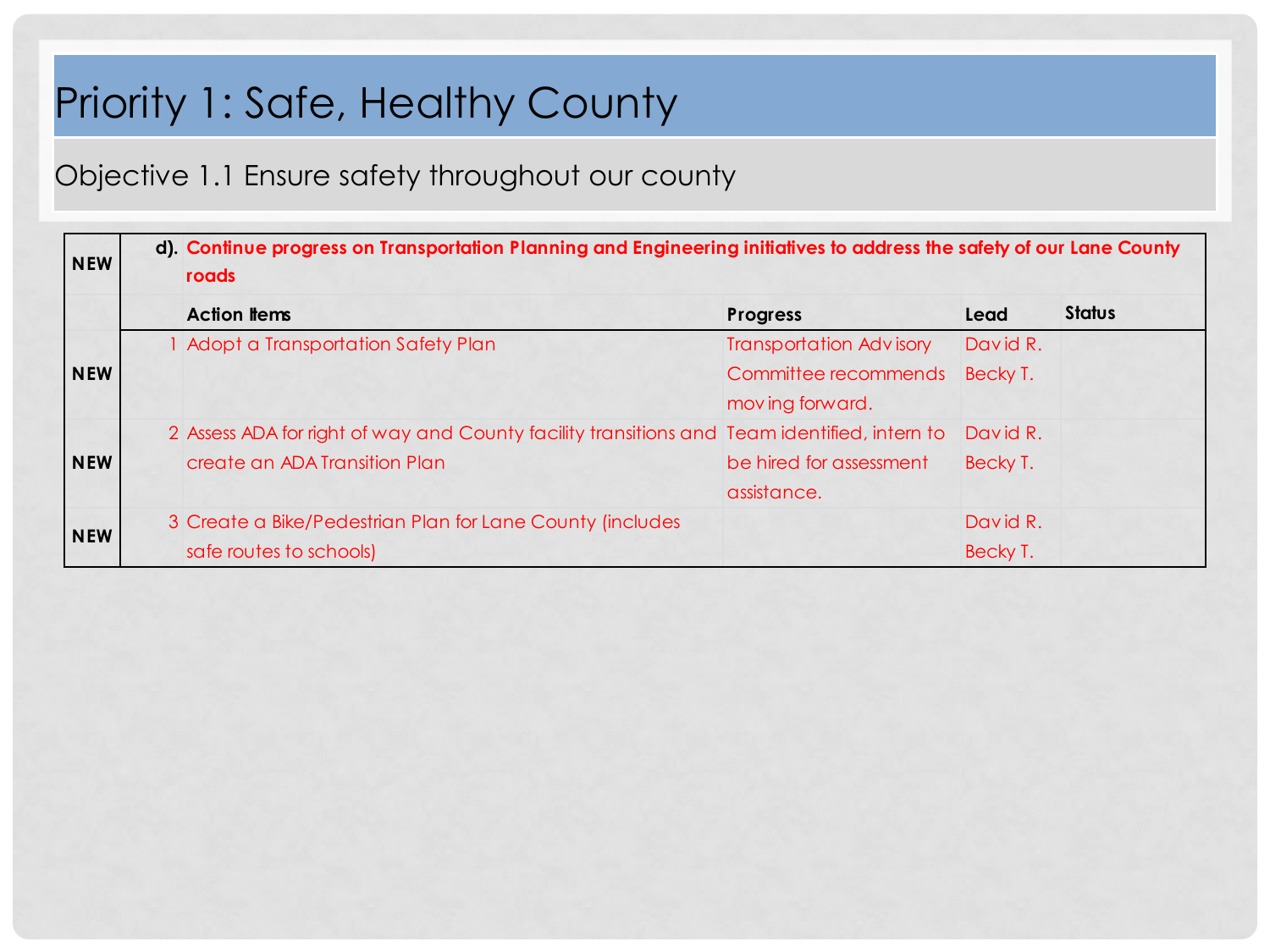#### Objective 1.2 Improve the health of our communities

|            | a). Implement the Community Health Improvement Plan (CHIP) including addressing priority areas of Tobacco, Obesity,<br>Mental health and substance abuse, and access to care |                                    |          |               |  |  |
|------------|------------------------------------------------------------------------------------------------------------------------------------------------------------------------------|------------------------------------|----------|---------------|--|--|
|            | <b>Action Items</b>                                                                                                                                                          | <b>Progress</b>                    | Lead     | <b>Status</b> |  |  |
| <b>NEW</b> | PLACEHOLDER FOR NEW CHIP PRIORITIES                                                                                                                                          |                                    |          |               |  |  |
|            | b). Support existing partnerships & foster new partnerships and collaborations to improve the health of our community.                                                       |                                    |          |               |  |  |
|            | <b>Action Items</b>                                                                                                                                                          | <b>Progress</b>                    | Lead     | <b>Status</b> |  |  |
|            | Maximize Public outreach efforts by collaborating and                                                                                                                        | <b>Public Works and Public</b>     | Becky T. |               |  |  |
|            | sharing tools that identify specific populations in our                                                                                                                      | Health pilot collaboration Jocelyn |          |               |  |  |
| <b>NEW</b> | communities so that we can more accurately reach out to                                                                                                                      | to share tools and an              |          |               |  |  |
|            | key groups within our community.                                                                                                                                             | app to gather data.                |          |               |  |  |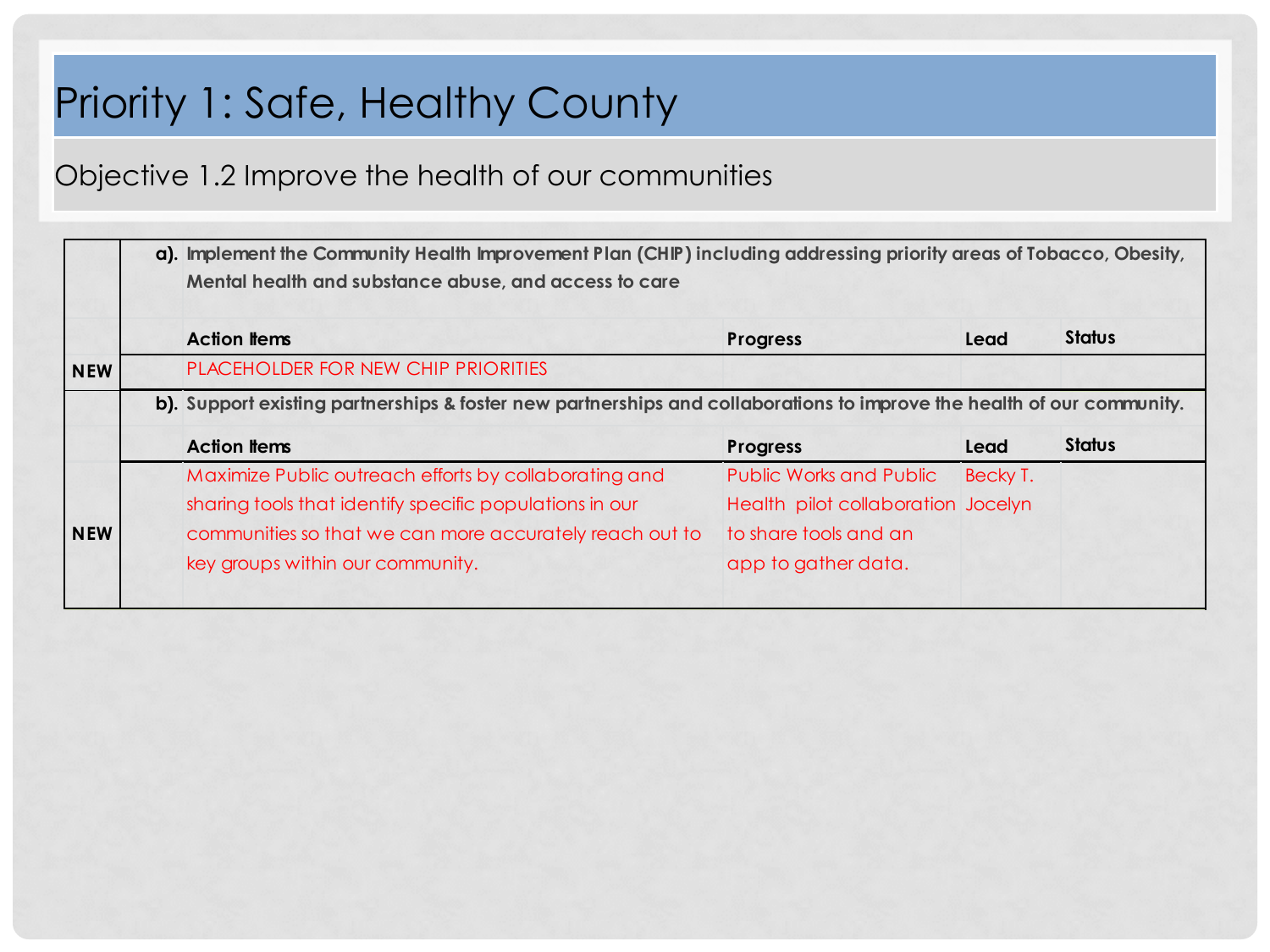## Priority 2: Vibrant Communities

Objective 2.1 Invest in a strong, diverse, and sustainable regional economy

|            | b). Promote ways to make it easier to do business in Lane County                                                                                              |                 |          |               |  |
|------------|---------------------------------------------------------------------------------------------------------------------------------------------------------------|-----------------|----------|---------------|--|
|            | <b>Action Items</b>                                                                                                                                           | <b>Progress</b> | Lead     | <b>Status</b> |  |
| <b>NEW</b> | Create and implement a Land Management Strategic Plan                                                                                                         |                 | Lydia M. |               |  |
| <b>NEW</b> | Implement the rural economic development plan, including<br>identifying investments in rural community priorities                                             |                 | Sarah M. |               |  |
| <b>NEW</b> | Invest in redevelopment opportunities in Eugene, Springfield<br>and unincorporated Lane County that create jobs,<br>enhance community and raise median income |                 |          |               |  |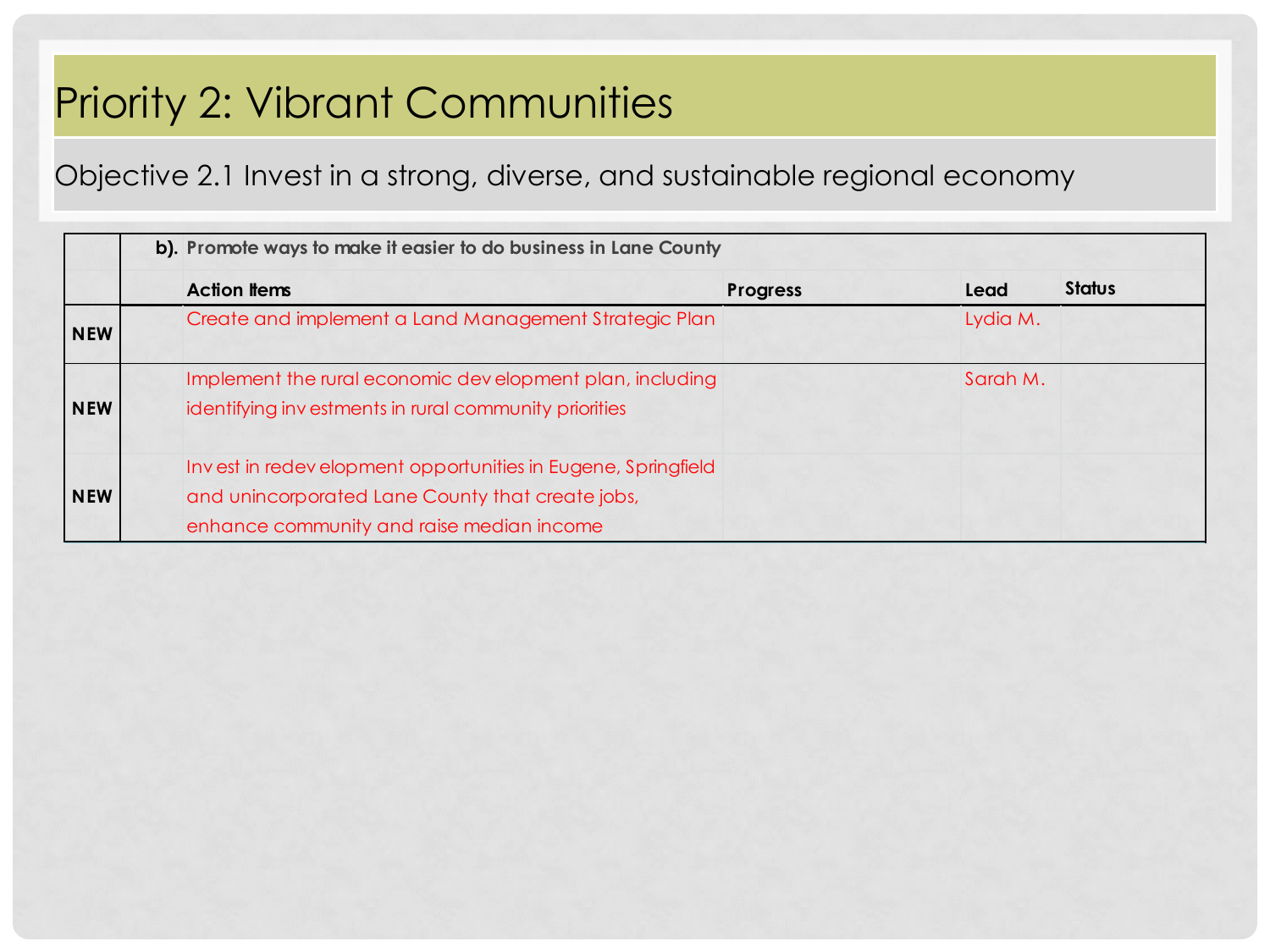### Priority 2: Vibrant Communities

#### Objective 2.2 Support and protect a vibrant natural environment

|            | a). Reduce Lane County's environmental footprint                     |                               |          |               |  |
|------------|----------------------------------------------------------------------|-------------------------------|----------|---------------|--|
|            | <b>Action Items</b>                                                  | <b>Progress</b>               | Lead     | <b>Status</b> |  |
|            | Identify resources to implement an Environmental                     |                               |          |               |  |
| <b>NEW</b> | Stewardship Plan to focus on: 1) transportation 2) facilities        |                               |          |               |  |
|            | and 3) procurement for goods and services                            |                               |          |               |  |
| <b>NEW</b> | Investigate regional stormwater solutions with our partners to       |                               |          |               |  |
|            | address compliance challenges                                        |                               |          |               |  |
|            | b). Support vibrant agricultural and outdoor recreational industries |                               |          |               |  |
|            | <b>Action Items</b>                                                  | <b>Progress</b>               | Lead     | <b>Status</b> |  |
|            | 36 Pursue agri-business industries such as food & beverage and       | Continue to invest as         | Sarah M. | Monitoring    |  |
| <b>ADJ</b> | natural textiles timber (ex. Cross Laminated Timber)                 | needed and                    |          |               |  |
|            |                                                                      | appropriate.                  |          |               |  |
|            | 38 Support efforts to address invasive species that impact-          | Vegetation Management Orin S. |          | On Target     |  |
|            | agriculture and tourism (i.e. knapweed and European-                 | <b>Task Force</b>             |          |               |  |
|            | beach grass) Implement the Vegetation Management Task                | recommendations               |          |               |  |
|            | Force recommendations                                                | approved by the Board         |          |               |  |
|            |                                                                      | on July 26, 2016.             |          |               |  |
|            |                                                                      | Ordinance passed by           |          |               |  |
| <b>ADJ</b> |                                                                      | BCC on September 27,          |          |               |  |
|            |                                                                      | 2016. Parks is prioritizing   |          |               |  |
|            |                                                                      | invasive, non-native          |          |               |  |
|            |                                                                      | plant species and sites       |          |               |  |
|            |                                                                      | within the Lane County        |          |               |  |
|            |                                                                      | Parks System for removal.     |          |               |  |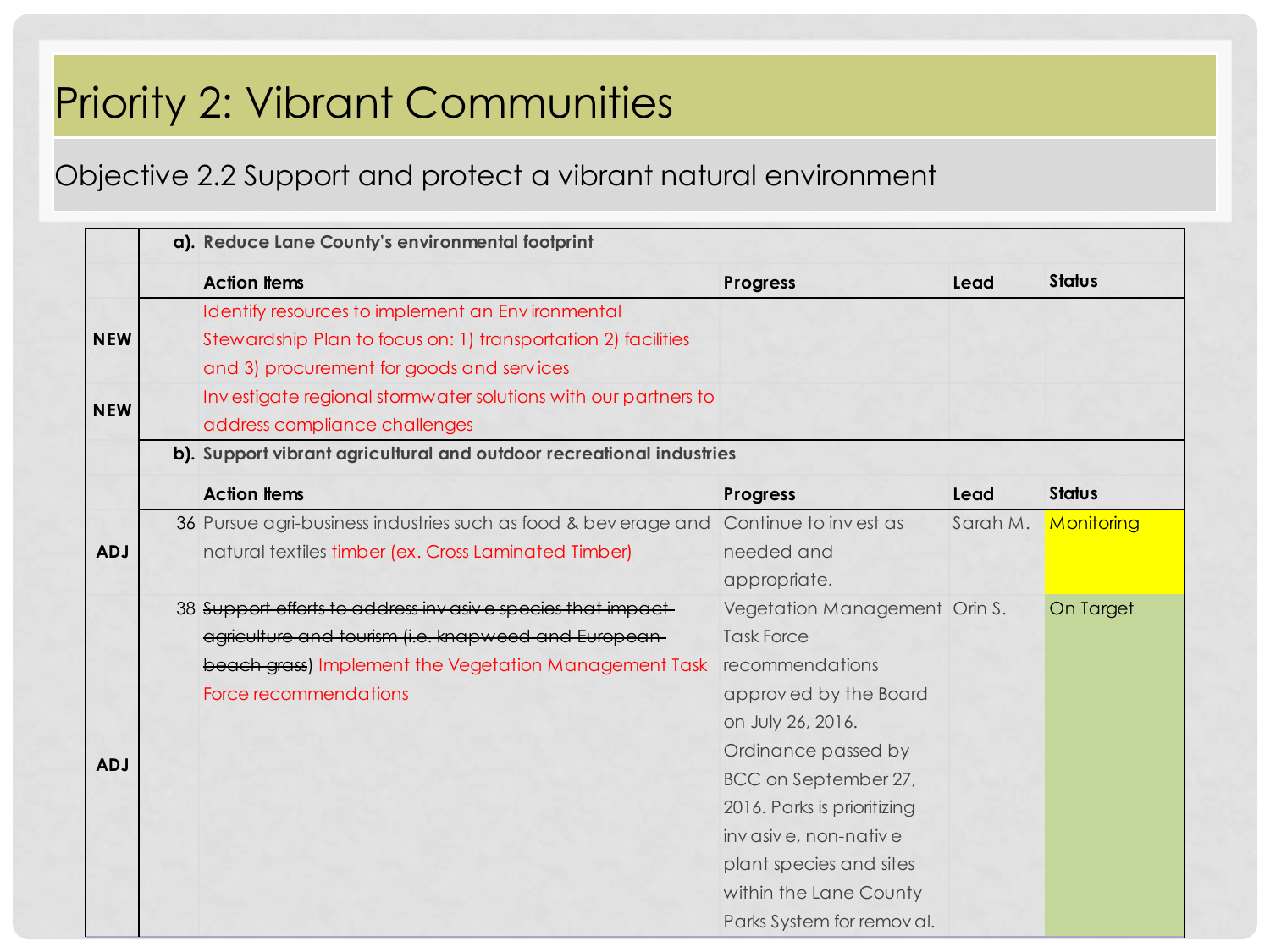## Priority 2: Vibrant Communities

#### Objective 2.3 Ensure Equity and Access

|            | a). Partner with community organizations to create openness and engagement                   |                          |         |               |
|------------|----------------------------------------------------------------------------------------------|--------------------------|---------|---------------|
|            | <b>Action Items</b>                                                                          | Progress                 | Lead    | <b>Status</b> |
|            | Implement the equity and access plan, including improved                                     |                          |         |               |
|            | access to services for underrepresented communities,                                         |                          |         |               |
| <b>NEW</b> | improved recruitment efforts, engagement with community                                      |                          |         |               |
|            | partners, and creation of a new advisory board.                                              |                          |         |               |
|            | b). Continue to enhance Lane County's equity work with employees throughout the organization |                          |         |               |
|            | <b>Action Items</b>                                                                          | <b>Progress</b>          | Lead    | <b>Status</b> |
|            | Create a Limited English Proficiency (LEP) Plan to ensure that Public Works is creating a    |                          | Judy W. |               |
|            | limited english speaking persons have meaningful access to department plan that              |                          |         |               |
| <b>NEW</b> | federally funded programs and activities                                                     | could be modified and/or |         |               |
|            |                                                                                              | implemented County-      |         |               |
|            |                                                                                              | wide.                    |         |               |
|            | Establish procurement processes that enable Lane County                                      |                          |         |               |
|            | to actively encourage participation by minority- and                                         |                          |         |               |
| <b>NEW</b> | woman-owned businesses (as well as other disadvantaged                                       |                          |         |               |
|            | firms)                                                                                       |                          |         |               |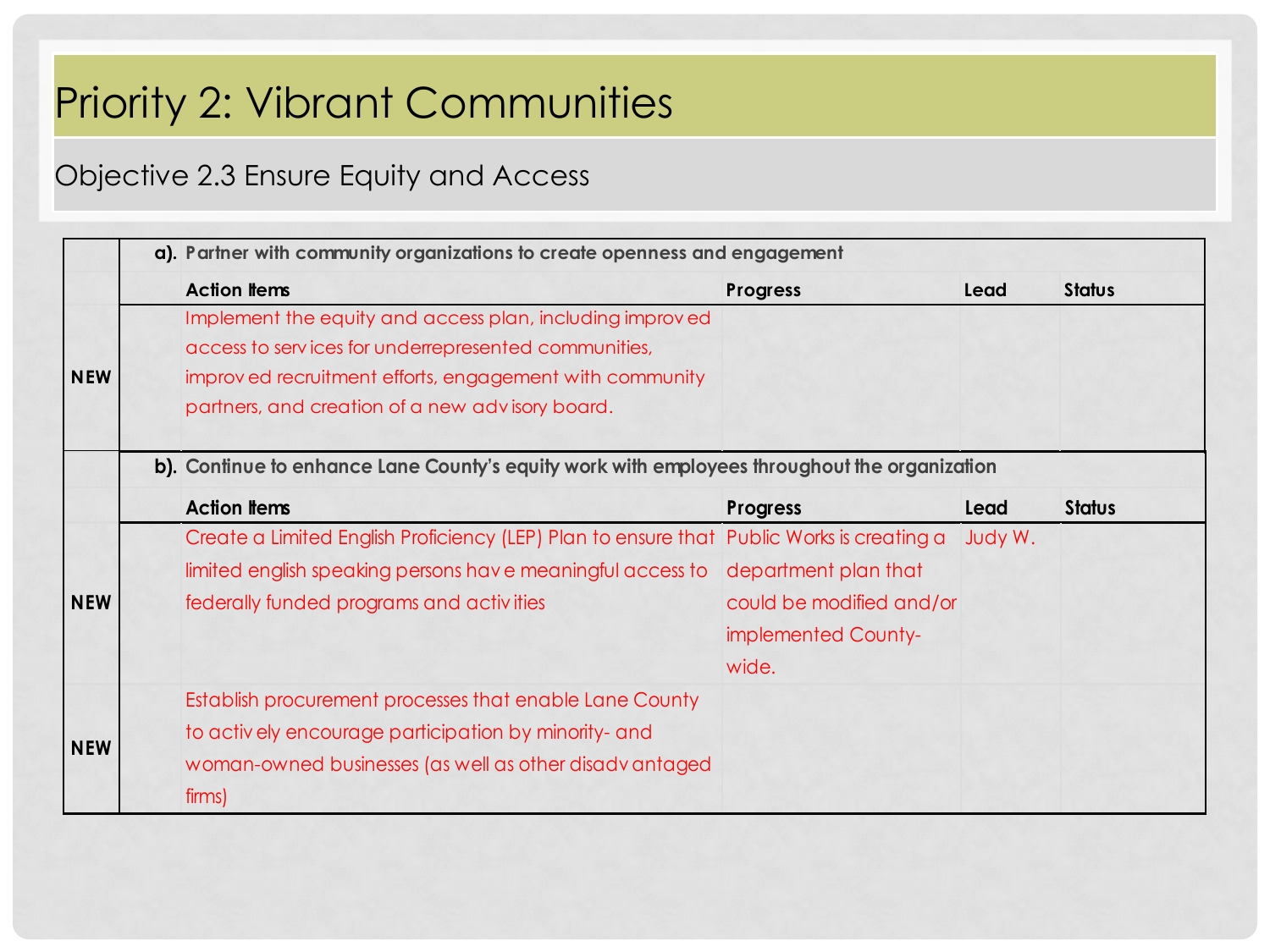## Priority 3: Infrastructure

Objective 3.1 Maintain safe infrastructure, including county roads, bridges, parks and buildings

|            | a). Explore options to effectively manage limited resources to support infrastructure maintenance and develop long<br>range plans                                   |                                                                                               |          |               |
|------------|---------------------------------------------------------------------------------------------------------------------------------------------------------------------|-----------------------------------------------------------------------------------------------|----------|---------------|
|            | <b>Action Items</b>                                                                                                                                                 | <b>Progress</b>                                                                               | Lead     | <b>Status</b> |
| <b>NEW</b> | Conduct a Road Fund reserve analysis and adopt a Road                                                                                                               | A draft report is being                                                                       | Tanya H. |               |
|            | Fund new reserve policy<br>b). Develop and Implement a Facilities Management Plan                                                                                   | prepared.                                                                                     |          |               |
|            | <b>Action Items</b>                                                                                                                                                 | <b>Progress</b>                                                                               | Lead     | <b>Status</b> |
| <b>ADJ</b> | 46 Complete a Lane Events Center countywide facilities<br>condition assessment to help identify and analyze needs                                                   | RFQ posted and several<br>firms have expressed<br>interest. RFQ closed on<br>August 22, 2016. | Tanya H. | Monitoring    |
| <b>NEW</b> | Develop a Lane County Events Center Business Plan to<br>maximize flexibility, attract new events and increase<br>rev enue                                           | Work to begin after<br>completion of condition<br>assessment.                                 | Corey B. |               |
|            | c). Improve existing Park grounds and create partnerships to invest in infrastructure that markets Lane County parks as<br>a destination for residents and visitors |                                                                                               |          |               |
|            | <b>Action Items</b>                                                                                                                                                 | <b>Progress</b>                                                                               | Lead     | <b>Status</b> |
| <b>NEW</b> | Work to protect natural resources and recreation<br>opportunities via the Willamette Confluence Management<br>Area                                                  |                                                                                               | Mike R.  |               |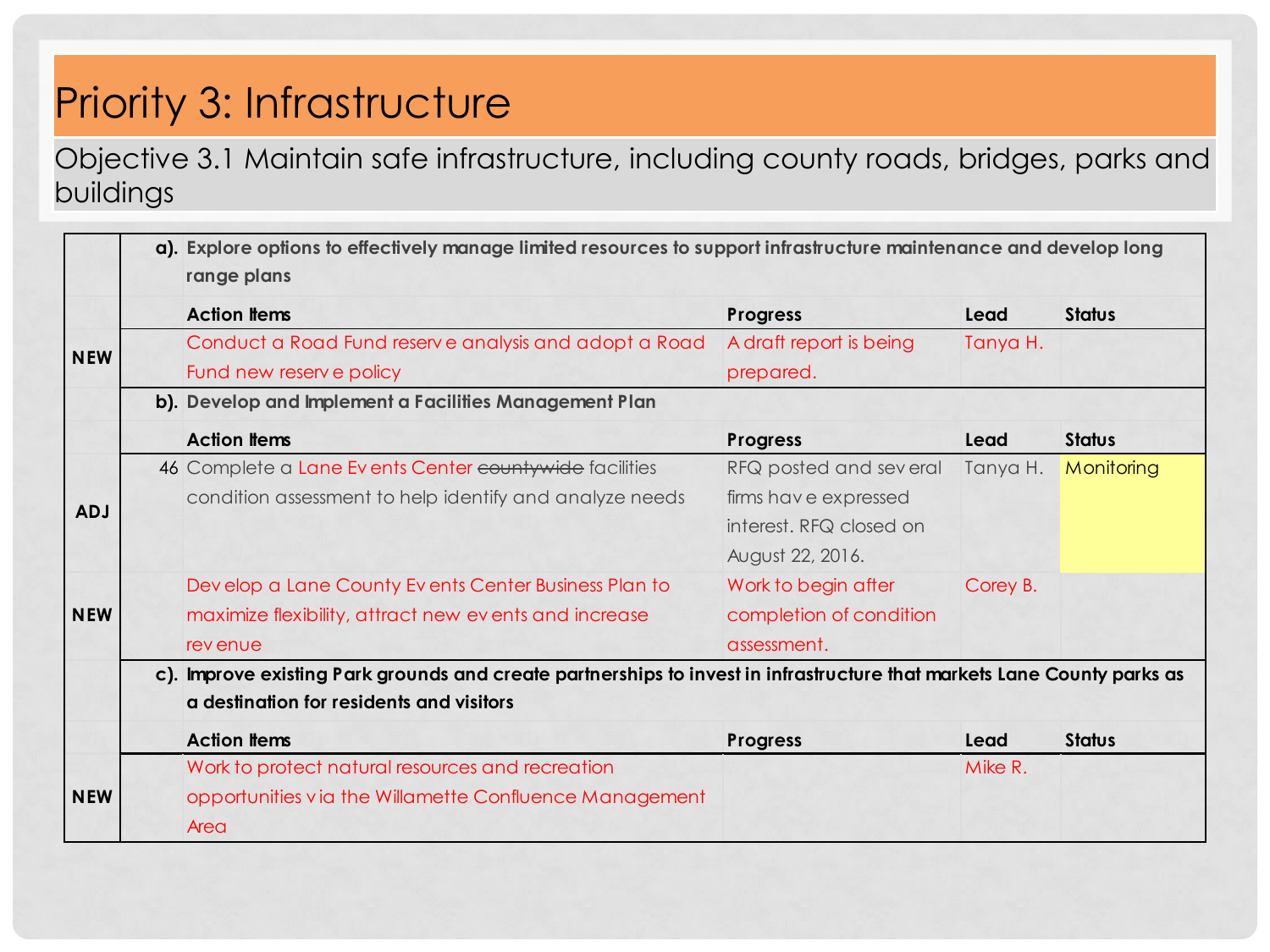### Priority 3: Infrastructure

Objective 3.2 Support and enhance Lane County's internal administrative infrastructure

|            | c). Ensure critical financial management of valuable resources |                 |      |               |
|------------|----------------------------------------------------------------|-----------------|------|---------------|
|            | <b>Action Items</b>                                            | <b>Progress</b> | Lead | <b>Status</b> |
|            | Continue to engage the Revenue Team in analysis and            |                 |      |               |
| <b>NEW</b> | implementation of potential revenue enhancements               |                 |      |               |